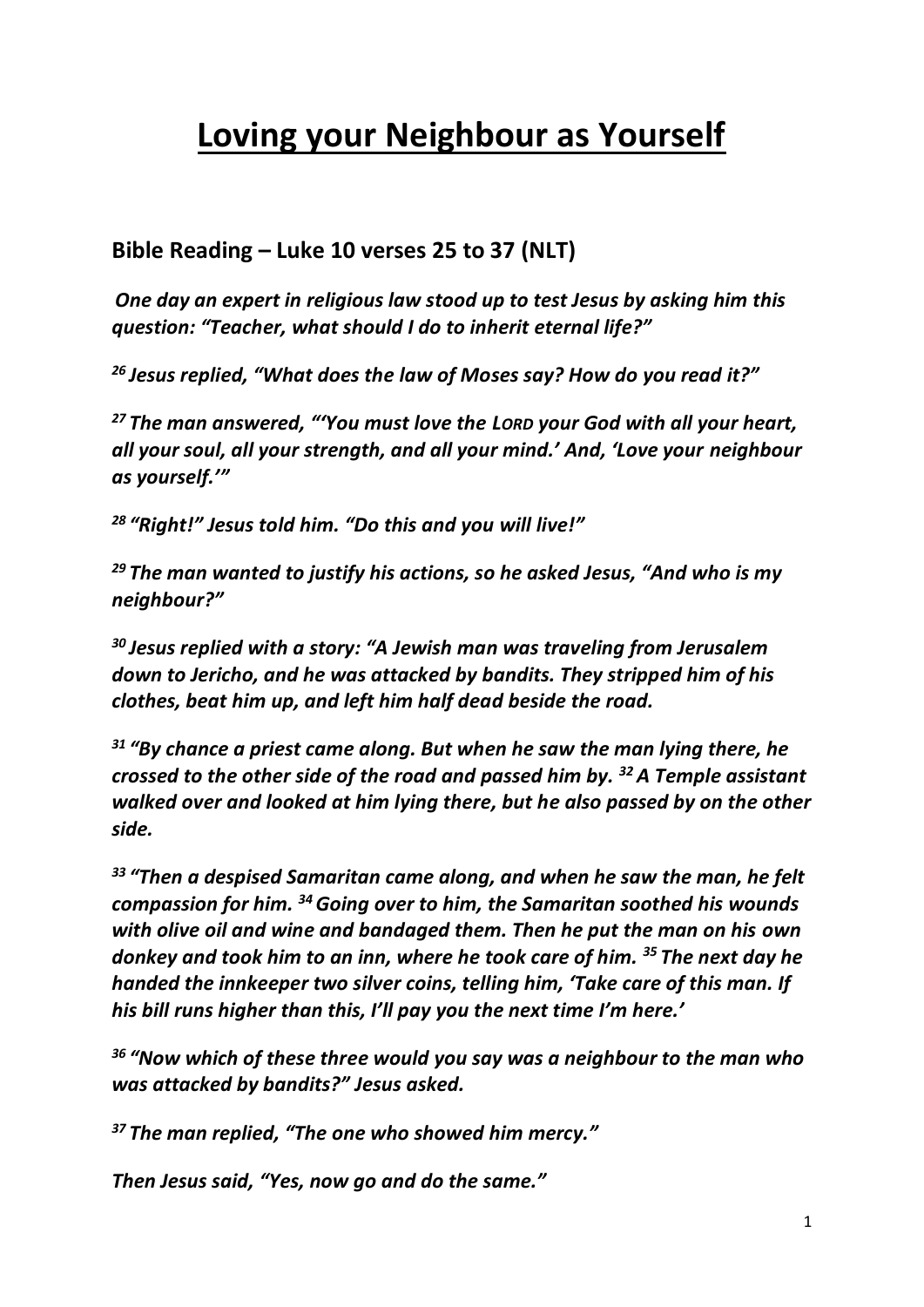## **SERMON**

In the reading today, Jesus gives us two commands:

## *'You must love the LORD your God with all your heart, all your soul, all your strength,*

#### *and all your mind.'* And*, 'Love your neighbour as yourself.'*

Actually, it was the lawyer (or expert in religious law as he is called in this translation) that spoke out God's commands, and it was the correct answer to a question from Jesus, and Jesus said to him "Do this and you will live!"

Several months ago, we talked about the choice God sets before us, of choosing life or death.

And today, Jesus says in effect 'Love God with every fibre in your being and love your neighbour as yourself, and you will live.'

How are we doing in the realm of 'loving God'?

How are we doing in the realm of 'loving others'?

Somebody once said, 'put God first, others second and self last'.

That's hard isn't it? Loving some people isn't easy, is it?

Sometimes, we find it difficult, even to love some members of our own family, do we not?

And the love of friends can sometimes grow cold – our love for them, or their love for us.

Do we love our enemies? – That was another command of Jesus, wasn't it?

He says this in Matthew, chapter 5:

*"You have heard the law that says, 'Love your neighbour' and hate your enemy.* 

*"But I say, love your enemies! Pray for those who persecute you! In that way, you will be acting as true children of your Father in heaven. For he gives his sunlight to both the evil and the good, and he sends rain on the just and the unjust alike. ... "*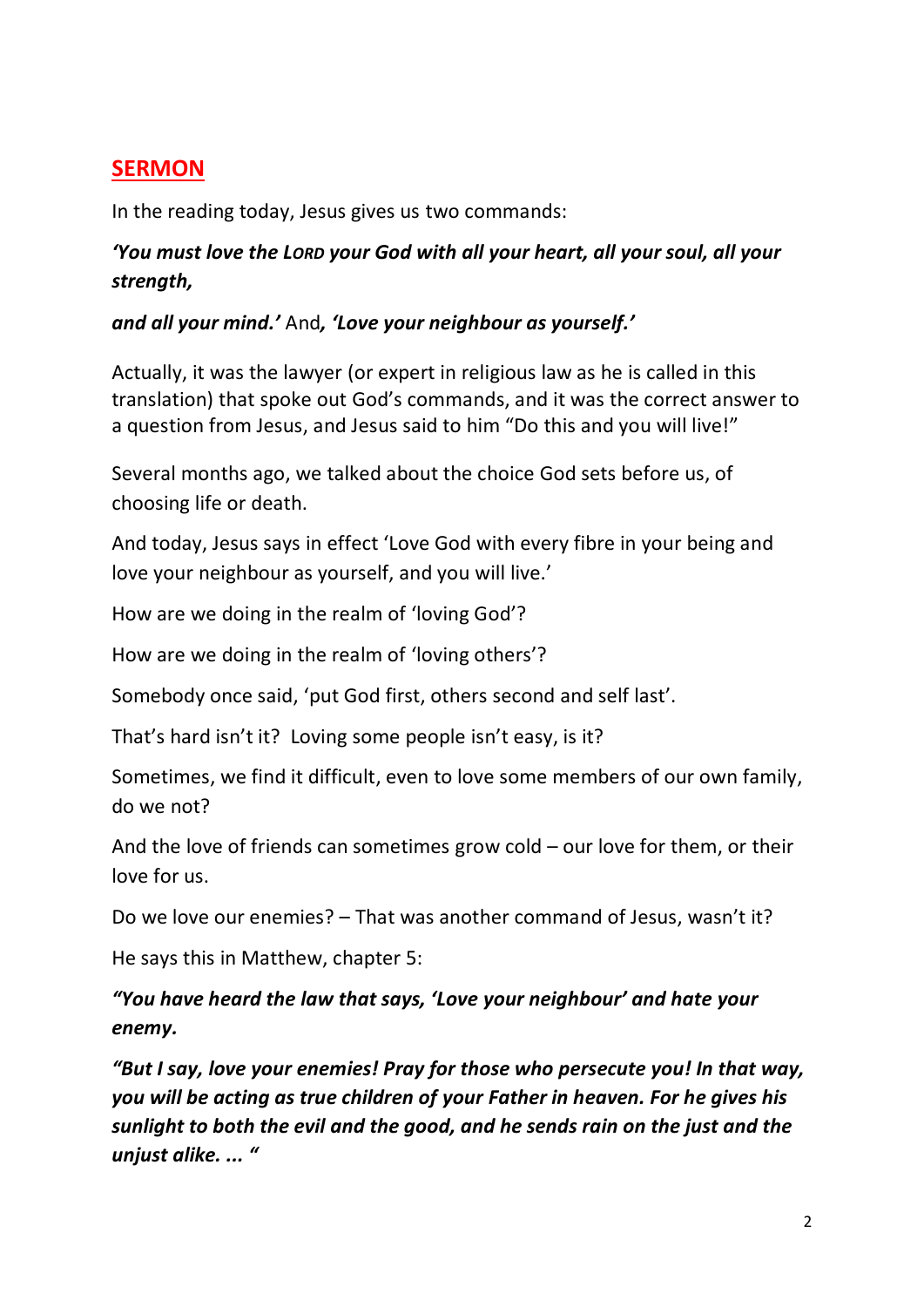In the reading today we find a man  $-$  a lawyer of his day (an expert in religious law) - testing Jesus.

These experts, along with most of the Scribes and Pharisees, didn't like Jesus.

According to information on a web site known as 'God's Word First dot org'., the Pharisees were really, in effect a cult, an extreme Jewish sect of scholars and teachers who accepted the Mosaic Law, but didn't like the fact that God had established that the Levites would be the priests. So the Pharisees kind of adapted parts of the Old Testament scriptures they didn't like to suit their own man-made rules and traditions.

This same website informs us that the Scribes belonged to an elite class of wealthy families. Part of their role was to copy manuscripts, not just the Scriptures, and they were on a socio-political par with the lawyers and judges of their day. They were pompous and arrogant.

They all saw Jesus as a direct threat to their comfortable way of life - their standing in society – their elitism. Consequently, they didn't like Him and what's more they didn't believe He was who He claimed to be.

So they tried to belittle Him and trap Him, by asking Him questions in the hope that He would say something that would enable them to prosecute Him or even have Him killed.

Anyway, this lawyer, like most of his peers of that time, thought he was a good person - morally upright. These people got along well with others of their peer group - they found it relatively easy to show God's love to those they knew and respected.

They had no time however, for ordinary people - the masses - and particularly looked down upon those they considered to be sinners, such as drunkards, prostitutes, tax collectors, as well as outcasts.

Now the lawyer wanted to test Jesus to try to catch Him out, and so he asked:

## *"Teacher, what should I do to inherit eternal life?"*

And, as Jesus so often did, he answered the question, with a question of His own:

### *"What does the law of Moses say? How do you read it?"*

And, in the eyes of Jesus, the lawyer answered correctly. He said: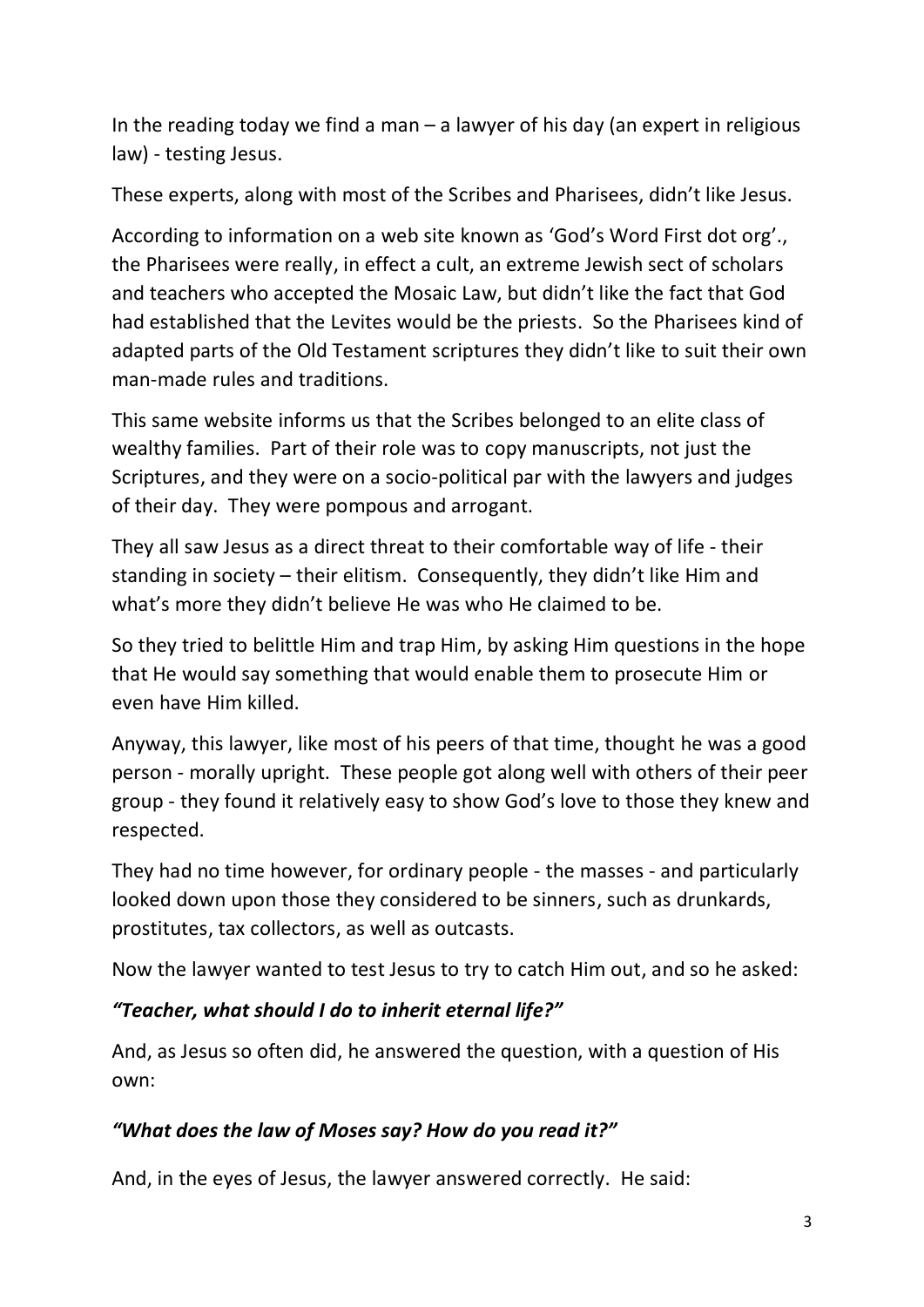## *"'You must love the LORD your God with all your heart, all your soul, all your strength, and all your mind.' And, 'Love your neighbour as yourself.'*

## *<sup>28</sup> "Right!" Jesus told him. "Do this and you will live!"*

The lawyer realised that he had failed to catch Jesus out, and so he tried again and asked another question:

### *"And who is my neighbour?"*

And this time, Jesus tells the religious lawyer something he and his friends didn't want to hear.

Whether or not the lawyer realises it, Jesus is about to give him an insight into the way God loves us, and how God expects **us** to love others.

And as usual, Jesus illustrates his answer by telling a story.

So let's take a look at the story and unpack what's going on.

First, note the man who has been attacked on the road is a Jew, Jesus says *'A Jewish man was traveling from Jerusalem down to Jericho…'*

He may have been to the Temple and on his way home, when he was attacked.

Now, because he is Jewish, of all the people he might expect to help him, it would be both the priest and the Levite (the temple assistant). But they didn't, and we are not told why.

Have we ever found ourselves in a hurry; seen a motorist whose car has broken down, and we have driven past without helping?

Or maybe we've witnessed a commotion in the town or in a shop, and hurriedly made our exit, pretending we hadn't noticed?

Sometimes we don't help, because we're short of time, short of money, afraid…. There are all sorts of reasons.

I am sure the priest and the Levite in this story were decent people, but for some reason, best known to themselves they didn't stop to help their fellow-Jew.

But Jesus says the man who did stop to help was a Samaritan.

Why was this significant?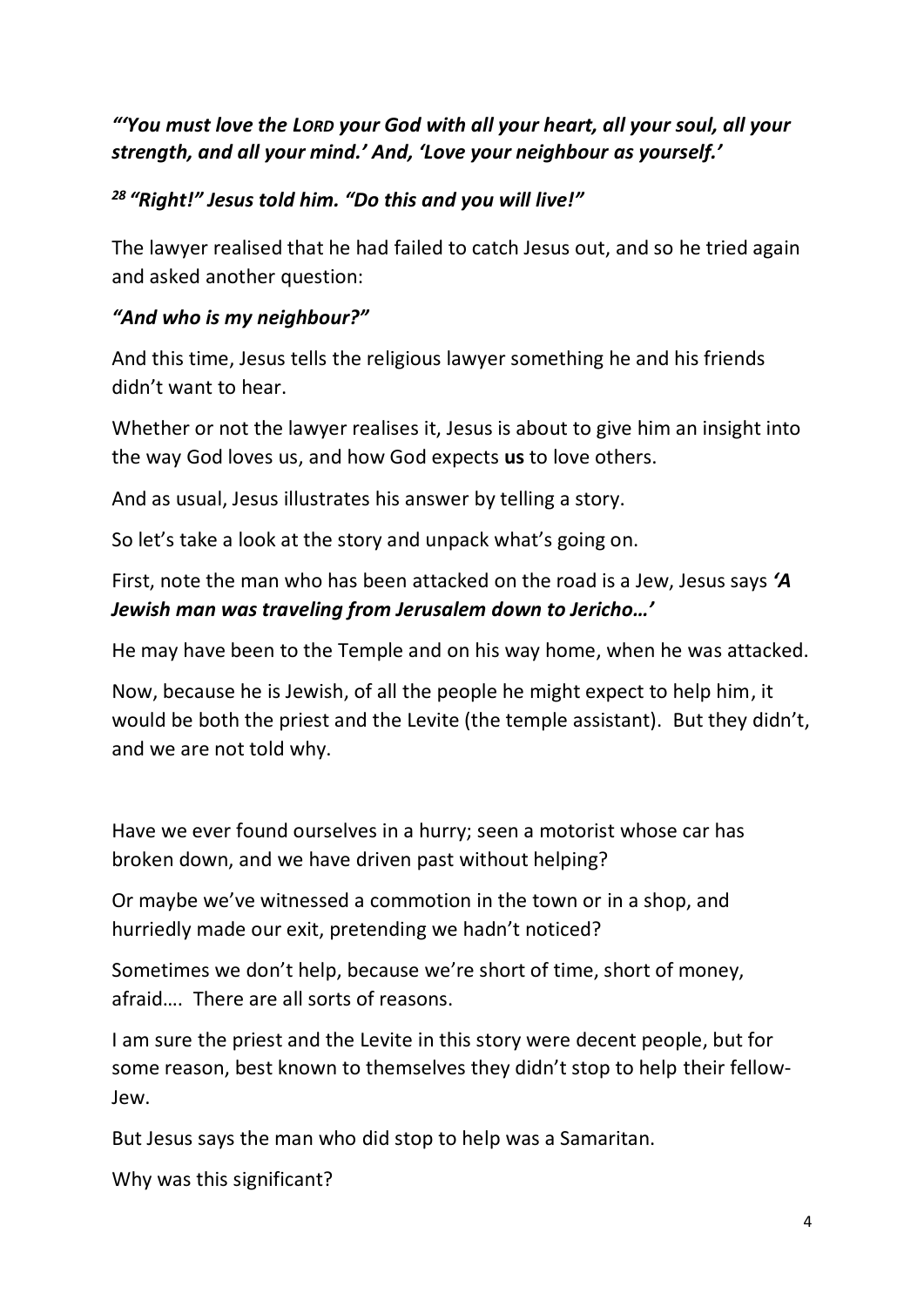According to Biblical history, there was nobody more despised by the Jews at that time than the race of people known as the Samaritans. The Jews viewed them as idol-worshipping apostates.

Samaritans were descendants of the Israelite tribes of Manasseh and Ephraim, but they intermarried with pagans, which was expressly forbidden by God.

In short, they were considered the worst of the Jews, in that they opposed God's choice of King David and Jerusalem, worshipped at pagan shrines, and polluted their bloodlines through marriage with pagans, which forever disqualified them from producing the Messiah.

So, Jesus makes it clear in this story, that the people that the lawyer could relate to (people to whom he would have no problem extending God's love) that is the priest and the Levite - were the ones who failed to show God's love towards their Jewish brother, who had been attacked and needed their help.

In contrast, the hero of this story was a Samaritan, a person whom the Jewish people despised, an enemy if you like.

Now let's look at the love this Samaritan man displayed to his enemy, a Jew.

What did his love look like?

Well, his love was an unconditional love to someone who despised him.

Second, he attended to the injured man's immediate needs by soothing his wounds and bandaging him.

If we think about it, it's most unlikely he had a first aid kit in his bag on a walk home from the Temple – the bandage may well have been created by tearing off a part his own shirt or vest, or perhaps a part of his tunic. If so, he was not concerned about the cost of his, now useless, garment.

Next, he put the man on his donkey whilst **he** walked the arduous journey to the first inn he could find.

Apparently, Jericho is 15 miles from Jerusalem, the journey takes 7 to 8 hours to walk depending how hot it is, and during the walk, you rise 1,000 metres up a long incline. So we can only guess for how long the Samaritan had to walk before finding an inn.

When he got to the inn, he gave the innkeeper two silver coins to take care of the man.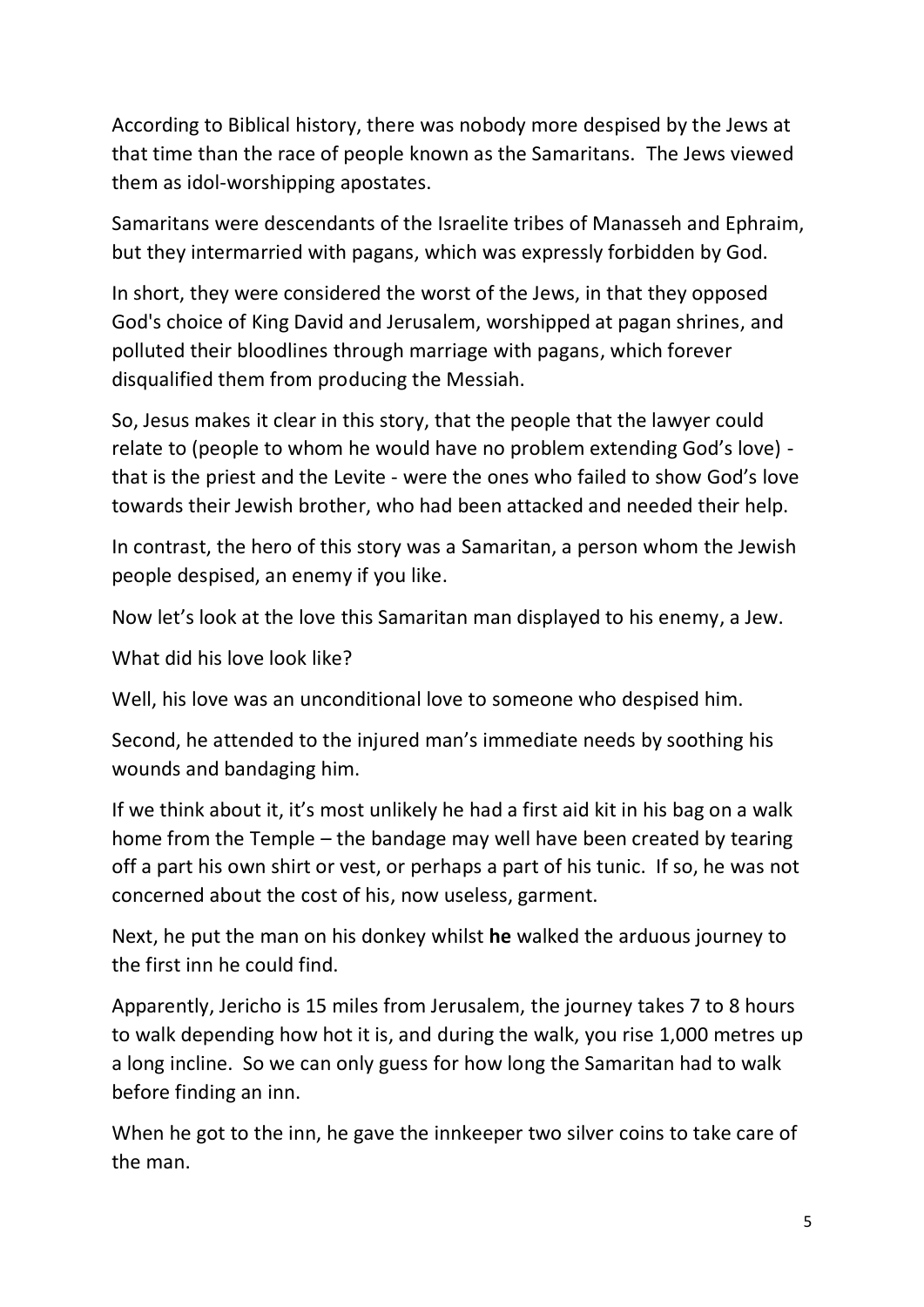In the Greek, it says the silver coins were 2 denarii, the equivalent of 2 days wages. Today that would be about £150 - if you earned the average wage in the UK. £150!

He then said to the innkeeper, if his bill runs higher, next time I'm here I will repay you. Maybe another £150, who knows???

What kind of love is this? It's certainly unconditional. I would say outrageous!

When asked by Jesus, which one of the three men was a neighbour to the Jew attacked by bandits, the lawyer could not even bring himself to say 'The Samaritan' - such was his hatred for that race of people. Instead he said, "The one who showed him mercy."

I believe God was giving this lawyer a wake-up call. And I believe God is giving **us** and everyone who ever reads this passage, a wake-up call in the area of love!

Let me give you an example. When we see a homeless person, I am sure we all feel sorry for that person. He or she might be begging for some money in the doorway of a shop in a town somewhere. We may give the person some cash or buy him a coffee or a sandwich. I have tried to do this, to show some kindness towards those less fortunate than I, and God is no doubt pleased with each act of compassion that we show to others.

But, compared to the depth of the love shown by the Samaritan, my own acts of love have fallen well short!

I believe God is asking in the Scriptures we have read today:

'When we profess to be Christians, how deep is our love for others'?

You see, it is good to give a beggar something to eat. But if we are to show the love of God to a beggar or anybody in need - even an enemy - God is showing us all in this passage that Christ-like love for our neighbour means that we will go the extra mile.

God says our neighbour includes those we struggle with, or have difficult relationships with; even people who we have nothing in common with, or who are not the same culture as us. God expects us even to love the unlovable.

How much should we love them? The answer in short, is: 'Go the extra mile! Every Time!'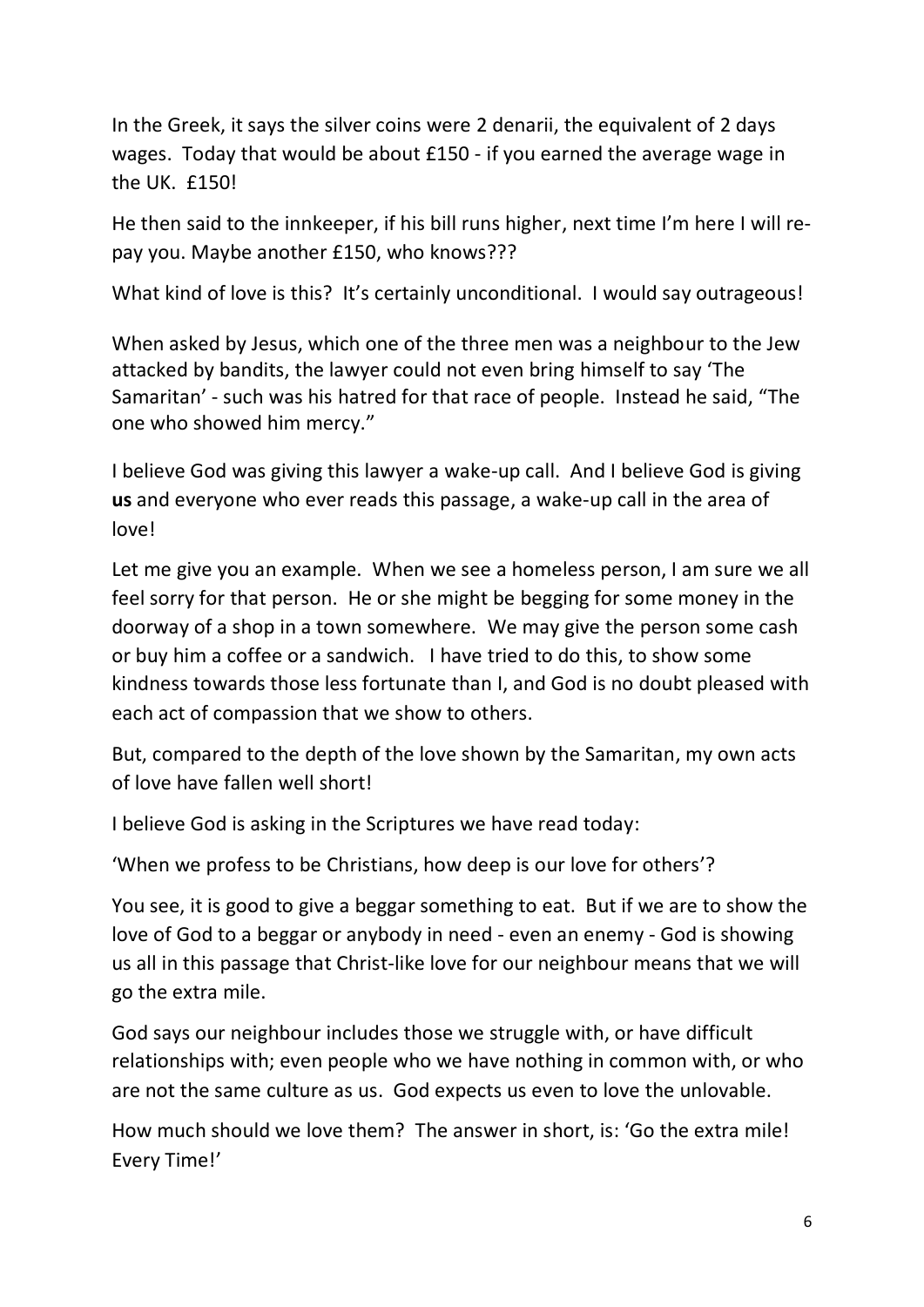This is a hard teaching, I don't deny.

But when we consider the kind of love God has shown to all mankind, then we see why He has such a high expectation of the love we show to others.

Let me explain.

# In Romans chapter 3 The Bible says, *'For everyone has sinned; we all fall short of God's glorious standard.'*

## And in Romans chapter 6 it says *'For the wages of sin is death, but the free gift of God is eternal life through Christ Jesus our Lord'*

Every time you and I fall short (sin) we deserve death. The just punishment for our sin, any sin, no matter how trivial in our mind, before a Holy and Righteous God, is death. This must be the punishment, in order for God to be true to Himself and His holy Word.

God is a just God. He has to do what His Word says. Because He is holy, He cannot abide sin, **but** the Good News is that the penalty we should pay for our wrong doing has been **paid in full** by Jesus Christ - God's only Son dying on the Cross, in my place and in your place.

So, instead of death, followers of Jesus are promised life. Eternal life. It is not deserved, it is a free gift from Almighty God for those who love and follow His Son.

And, when we believe and trust in Jesus Christ, then something miraculous begins to happen. God enters us by His Holy Spirit and the Holy Spirit alone enables us to do the things we could never do in our own strength. We now have Christs' supernatural power in us to overcome sin. We find we can 'love our enemies' because God enables us to do so.

God alone, can do for us, what we find impossible to do in the flesh.

So, now to conclude the story. The injured Jew was truly shown the love of God, not by a friend or someone of his own kind, but by a total stranger (and someone the Jew would have considered to be of a despised people-group). This Samaritan showed the 'I will go the extra mile for you' kind of love.

And Jesus says to you and to me, exactly what he said to the lawyer, in today's Scripture passage after the lawyer recognized that the Samaritan, not the priest or the Levite *'was a neighbour to the man who was attacked by bandits."*